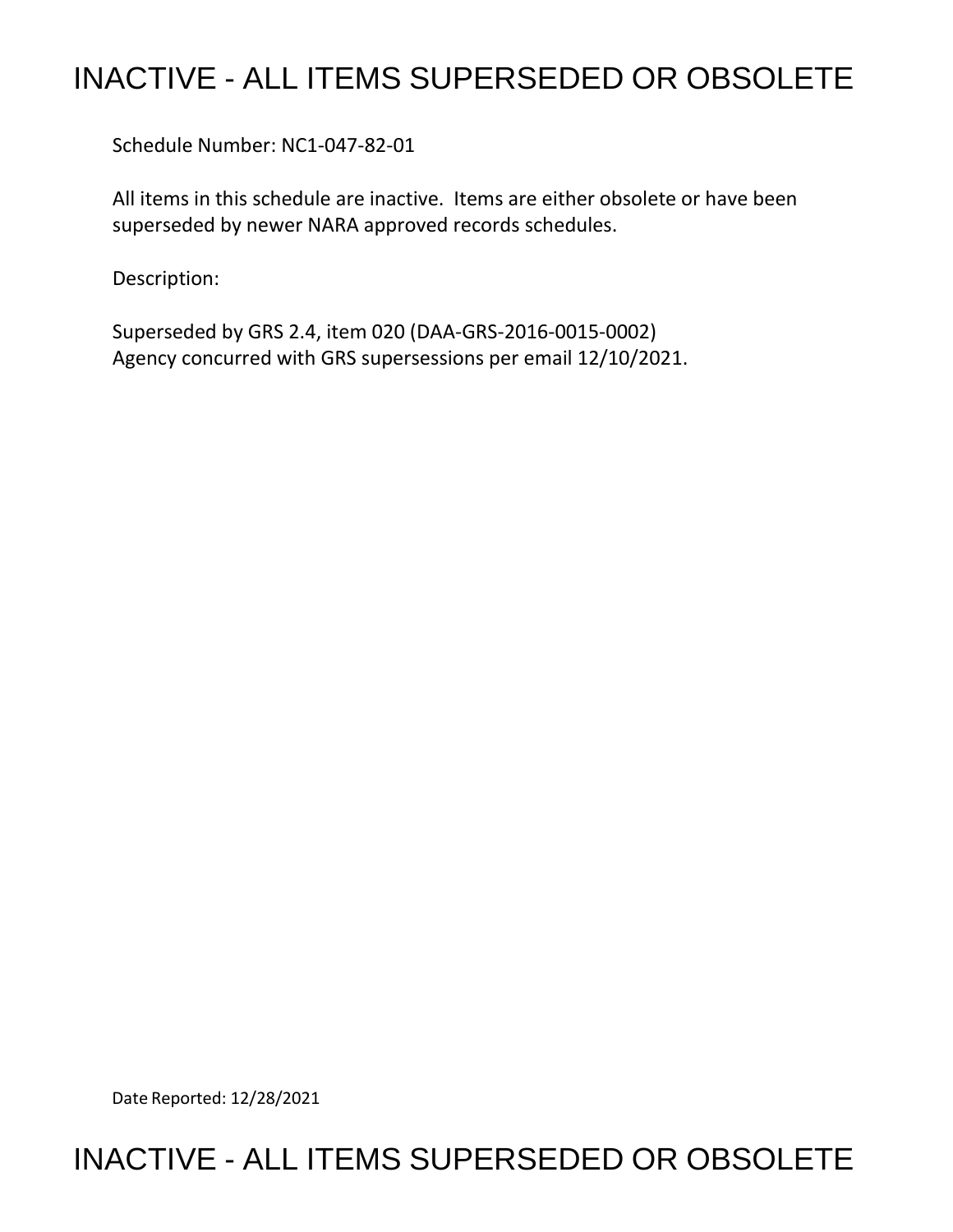|                                                                                                                                                                                                                                                                                                    |                         | WAT81N<br><b>LEAVE BLANK</b><br>OM BOL                                                                                                       |  |  |
|----------------------------------------------------------------------------------------------------------------------------------------------------------------------------------------------------------------------------------------------------------------------------------------------------|-------------------------|----------------------------------------------------------------------------------------------------------------------------------------------|--|--|
| : *REQUEST FOR RECORDS DISPOSITION AUTHORITY<br>(See Instructions on reverse)                                                                                                                                                                                                                      |                         |                                                                                                                                              |  |  |
|                                                                                                                                                                                                                                                                                                    |                         |                                                                                                                                              |  |  |
| TO: GENERAL SERVICES ADMINISTRATION,<br>NATIONAL ARCHIVES AND RECORDS SERVICE, WASHINGTON, DC 20408                                                                                                                                                                                                |                         | NC1-47-82-<br><br>-82-<br><br>                                                                                                               |  |  |
| 1. FROM (AGENCY OR ESTABLISHMENT)<br>Department of Health and Human Services                                                                                                                                                                                                                       |                         | <u>October 6, 1981</u><br>NOTIFICATION TO AGENCY                                                                                             |  |  |
| 2. MAJOR SUBDIVISION<br>Social Security Administration                                                                                                                                                                                                                                             |                         | In accordance with the privisions of 44 U.S.C. 3303a the disocsalice.<br>quest, and ading amendiments, is approved except for items that may |  |  |
| 3. MINOR SUBDIVISION<br>Office of Management, Budget, and Personnel                                                                                                                                                                                                                                |                         | be stamped "discusse not approved" or "withdrawn" in collution 10.                                                                           |  |  |
| 4. NAME OF PERSON WITH WHOM TO CONFER<br>Ernest P. Lardieri                                                                                                                                                                                                                                        | 5. TEL. EXT<br>934-5770 | $12 - 10 - 81$<br>Archivist of the United                                                                                                    |  |  |
| 6. CERTIFICATE OF AGENCY REPRESENTATIVE<br>I hereby certify that I am authorized to act for this agency in matters pertaining to the disposal of the agency's records;<br>that the records prepared for dispensed in this Dequant of $\mathbf{F}$ appeals) are not pour pooded for the hunipege of |                         |                                                                                                                                              |  |  |

that the records proposed for disposal in this Request of **2** page(s) are not now needed for the business of this agency or will not be needed after the retention periods specified.

A Request for immediate disposal.

 $\sqrt{\frac{1}{x}}$  **B** Request for disposal after a specified period of time or request for permanent retention.

| E. TITLE<br>C. DATE<br>D. SIGNATURE OF AGENCY REPRESENTATIVE<br>U Keenda l<br>DESCRIPTION OF ITEM<br>10.<br>SAMPLE OR<br>ITEM NO.<br>(With Inclusive Dates or Retention Periods)<br>JOB NO.<br>RECORDS RETENTION AND DISPOSAL SCHEDULE<br>MANAGEMENT, BUDGET, AND PERSONNEL FILES<br>PERSONNEL MANAGEMENT FILES<br>PAYROLL AUTHORIZATION ALLOTMENT AND WITHHOLDING DOCUMENTS<br>Payroll authorization allotment and withholding documents<br>completed by SSA employees to request withholding or<br>allotments from their pay checks. These documents are<br>used as input to an automated Health and Human Services (HHS)<br>system, Terminal Data Collection Service, for recording<br>and processing personnel and payroll actions. Documents<br>consist of Form IRS W-4, Employee's Withholding Allowance<br>Certificate; HEW-476, Address Notice to Central Payroll;<br>MW-507, Employee's Maryland Withbolding Exemption<br>Certificate; MW-507E, Withholding Exemption Certificate;<br>HEW-610, HEW Authorization for Union Dues Check Off;<br>HEW-610A, Authorization to Establish Change or Cancel<br>Union Dues Account; HEW-648, Request by Employee for<br>Allotment for Credit to a Savings Account at a Financial<br>Organization; HEW-649, Request by Employee for Payment of<br>Salaries or Wages by Credic to an Account at a Financial<br>Organization; SF-1189, Request for Employee for Payment<br>of Salaries of Wages by Credit to Account at a Financial<br>Organization; SF-1198, Request for Employee for Allotment<br>CHANGE<br>STANDARD FORM 115<br>MASS<br><b>DATA</b><br>N0<br>115-107<br>Revised April, 1975 | 1 U.C.I.I.UIT. |  |                     |
|---------------------------------------------------------------------------------------------------------------------------------------------------------------------------------------------------------------------------------------------------------------------------------------------------------------------------------------------------------------------------------------------------------------------------------------------------------------------------------------------------------------------------------------------------------------------------------------------------------------------------------------------------------------------------------------------------------------------------------------------------------------------------------------------------------------------------------------------------------------------------------------------------------------------------------------------------------------------------------------------------------------------------------------------------------------------------------------------------------------------------------------------------------------------------------------------------------------------------------------------------------------------------------------------------------------------------------------------------------------------------------------------------------------------------------------------------------------------------------------------------------------------------------------------------------------------------------------------------------------------------------------------|----------------|--|---------------------|
|                                                                                                                                                                                                                                                                                                                                                                                                                                                                                                                                                                                                                                                                                                                                                                                                                                                                                                                                                                                                                                                                                                                                                                                                                                                                                                                                                                                                                                                                                                                                                                                                                                             |                |  |                     |
|                                                                                                                                                                                                                                                                                                                                                                                                                                                                                                                                                                                                                                                                                                                                                                                                                                                                                                                                                                                                                                                                                                                                                                                                                                                                                                                                                                                                                                                                                                                                                                                                                                             |                |  |                     |
|                                                                                                                                                                                                                                                                                                                                                                                                                                                                                                                                                                                                                                                                                                                                                                                                                                                                                                                                                                                                                                                                                                                                                                                                                                                                                                                                                                                                                                                                                                                                                                                                                                             |                |  | <b>ACTION TAKEN</b> |
|                                                                                                                                                                                                                                                                                                                                                                                                                                                                                                                                                                                                                                                                                                                                                                                                                                                                                                                                                                                                                                                                                                                                                                                                                                                                                                                                                                                                                                                                                                                                                                                                                                             |                |  |                     |
| <b>Prescribed by General Services</b><br>Administration<br>osed Cut: 12-16-81:                                                                                                                                                                                                                                                                                                                                                                                                                                                                                                                                                                                                                                                                                                                                                                                                                                                                                                                                                                                                                                                                                                                                                                                                                                                                                                                                                                                                                                                                                                                                                              | REQUIRED       |  |                     |